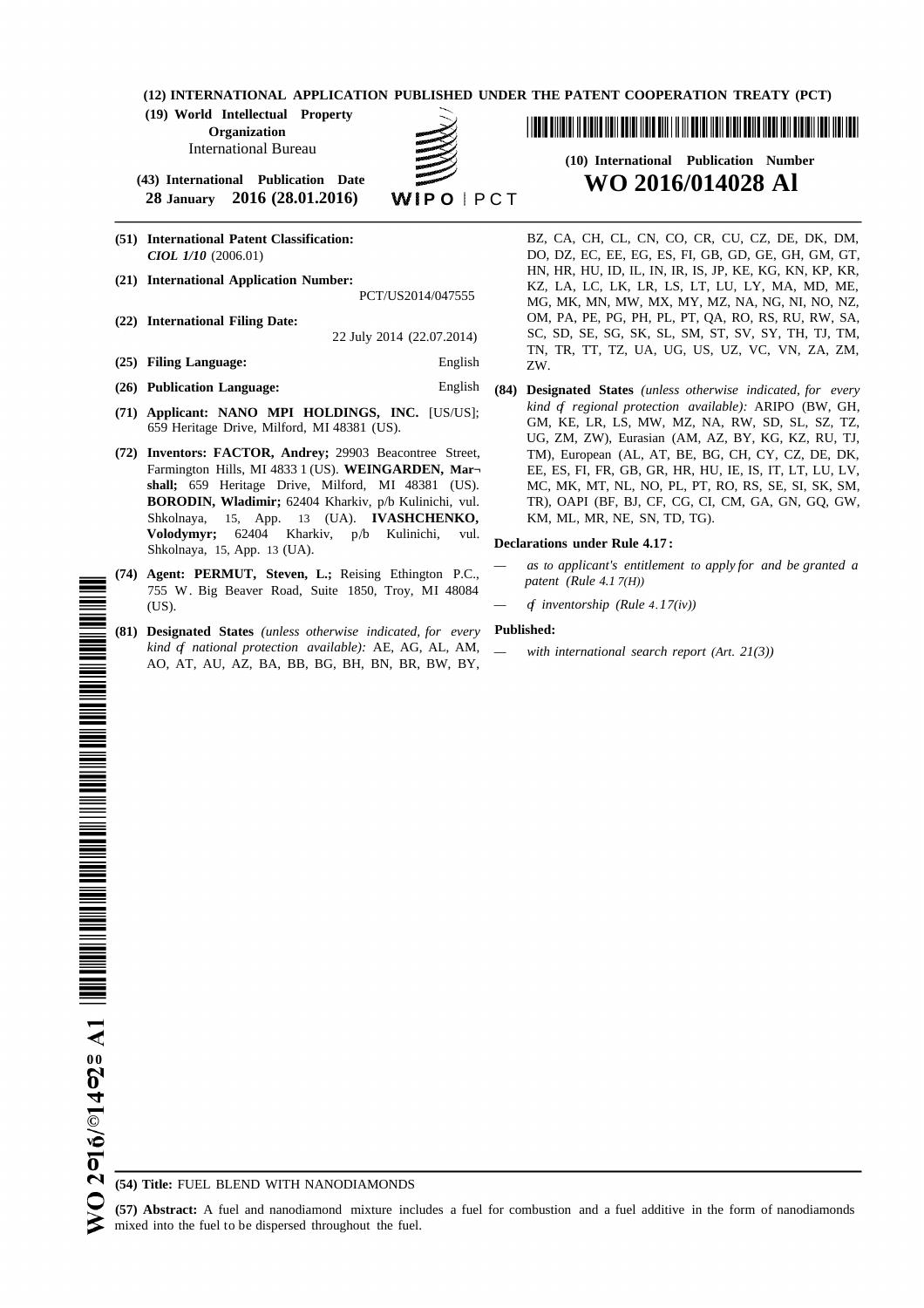5

## **FUEL BLEND WITH NANODIAMONDS**

#### **TECHNICAL FIELD**

The field of this invention relates to improved fuel blend with nanodiamonds in suspension.

#### **BACKGROUND OF THE DISCLOSURE**

Fuel efficiency has long been a high priority among industry and governments. Many modifications to engine technology are purely driven by fuel efficiency. These  $10<sup>1</sup>$ technical improvements include tighter manufacturing tolerances in the piston and cylinder, better materials for piston rings, hardened valves, better timing of the valve train and better recirculation of exhaust gases.

Fuel has also been improved for better fuel efficiency. Better blends and compositions of fuel have been developed. For over a hundred years petroleum has 15 been cracked, distilled and blended to provide better octane ratings and improve combustion burn. Many of these improvements involve blending different gasoline grades and fuel additives. The fuel additives have been added for several different purposes, including changing the octane rating, removing old deposits and reducing new deposits from internal engine components, promoting longer life of the valves and for

stabilizing the gasoline for longer storage. Some of these additives such as tetraethyl 20 lead have since fallen out of favor due in part to the detrimental toxic effects of accumulating amounts of tetraethyl lead in the environment. The adoption of catalytic converters which are incompatible with lead has also greatly further diminished the use of lead as an additive. Hardened valve seats and upgraded exhaust valve materials have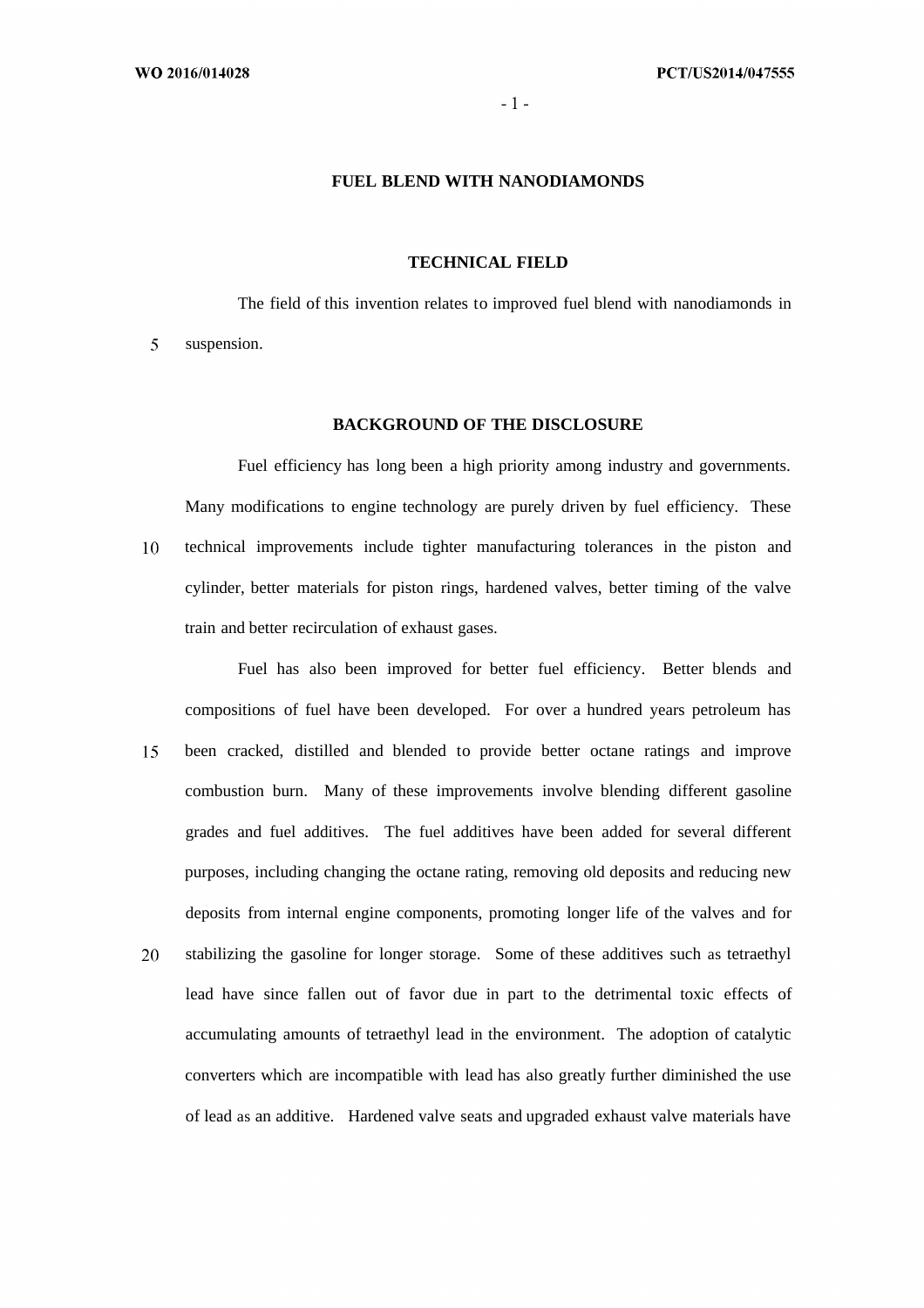$-2-$ 

been introduced to compensate for the elimination of lead as an additive.

There is great development in nanodiamond materials technology. The applications for nanodiamonds have been applied as additives to oils for lubrication purposes, dry lubricants in the metal industry, reinforcing fillers for plastic and rubber, 5 and as an additive to electroplating electrolytes. Nanodiamonds have also been used for lapping and polishing. The use of nanodiamonds as an additive to engine lubricant, i.e. oil or a synthetic, introduces the nanodiamonds into the engine via the path of the engine lubricant to the crankshaft side of the piston and piston rings. Some thin lubricant films containing nanodiamonds may then pass by the piston rings into the combustion 10 chamber. While nanodiamonds primary crystals are produced under 10 nm in size, they tend to agglomerate after formation to particle exceeding 10 nm.

What is needed is a fuel additive having nanodiamonds that increases fuel mileage, improves fuel ignition and combustion burn, cleans valve trains and decreases wear and tear on engine parts while it reduces the toxic effects of additives on the environment. What is also needed is nonagglomerated nanodiamonds that are 15 introduced into an engine as a fuel additive through the fuel system, for example, a fuel injector or carburetor and into the combustion chamber from an origin on the combustion side of the piston.

20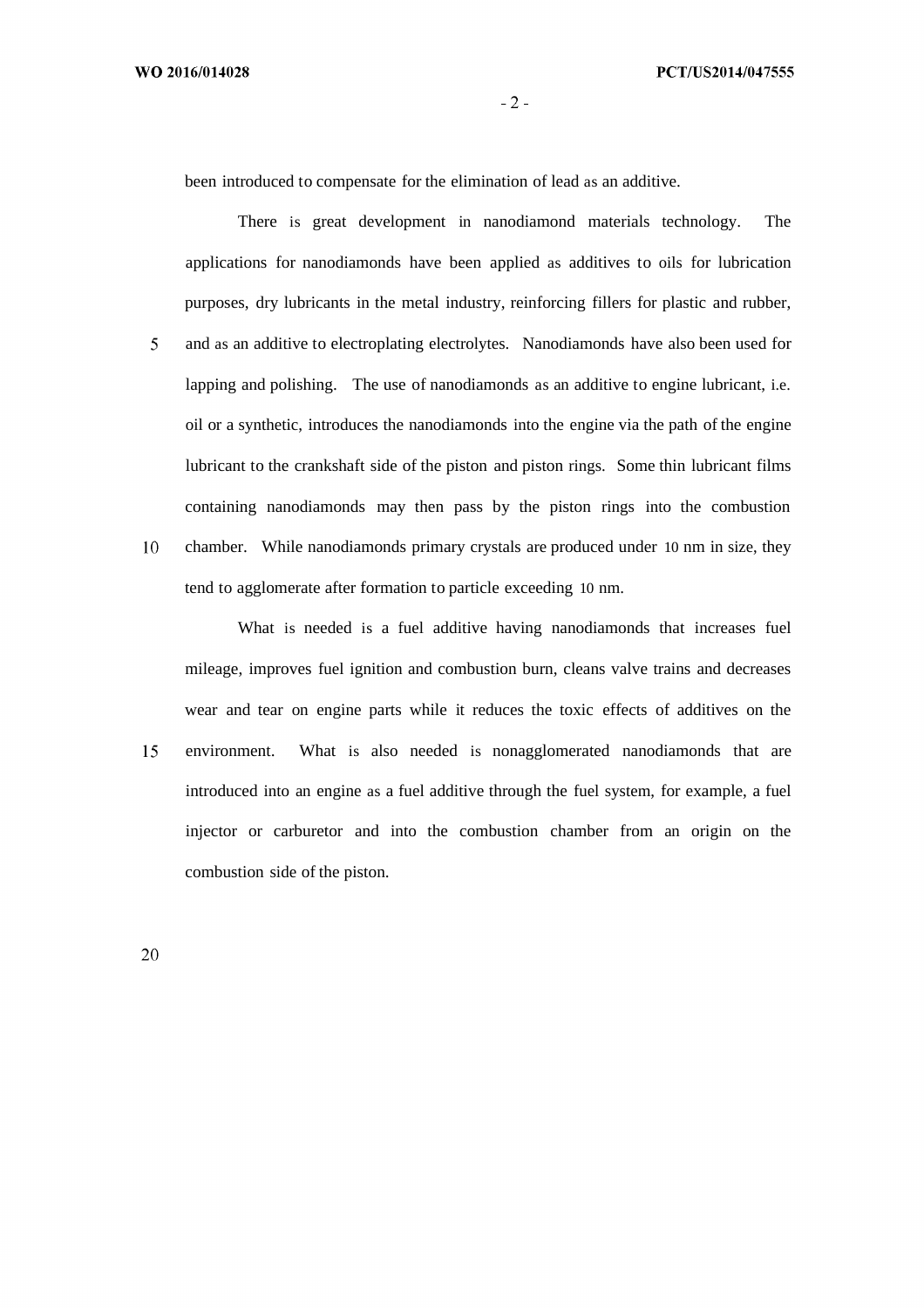5

#### **SUMMARY OF THE DISCLOSURE**

In accordance with one aspect of the invention, a fuel and nanodiamond mixture is made from a fuel and a fuel additive in the form of nanodiamonds mixed into the fuel to be dispersed throughout the fuel. Preferably, the nanodiamonds are less than lOnm in size and preferably between 2-10 nm in size.

The concentration of nanodiamonds to fuel is preferably between .0001% and .001% by volume relative to the fuel. The nanodiamonds are preferably detonation synthesis nanodiamonds. In one embodiment the nanodiamonds are graphenated, however, it is acceptable to use graphenated nanodiamonds or a blend of graphenated 10 and ungraphenated nanodiamonds. The fuel is preferably one of diesel or gasoline, even though it is foreseen that kerosene, bio-diesel and all types of jet fuels are suitable. Because of the extremely small amount of additive needed and the small particle size, it is also foreseen that the nanodiamonds will also be suitable to be added to gaseous fuels; for example propane, CNG, CPG, butane, methane and

15 hexane among others.

> In accordance with another aspect of the invention, a method of making a fuel and nanodiamond mixture includes the steps of producing nanodiamonds via a detonation synthesis technology or any other method that allows the nanodiamonds to obtain a primary crystal size of 2-10 nm and to disperse in liquid media with the aim

to reduce their agglomeration; refining the nanodiamonds to separate it from non-20 diamond material; e.g. soot; maintaining the nanodiamonds in a moist state to reduce possibility of agglomeration; and introducing the nanodiamonds into one of a petroleum based carrier, partially synthetic partially petroleum lubricant, a fully synthetic lubricant, and a petroleum based fuel.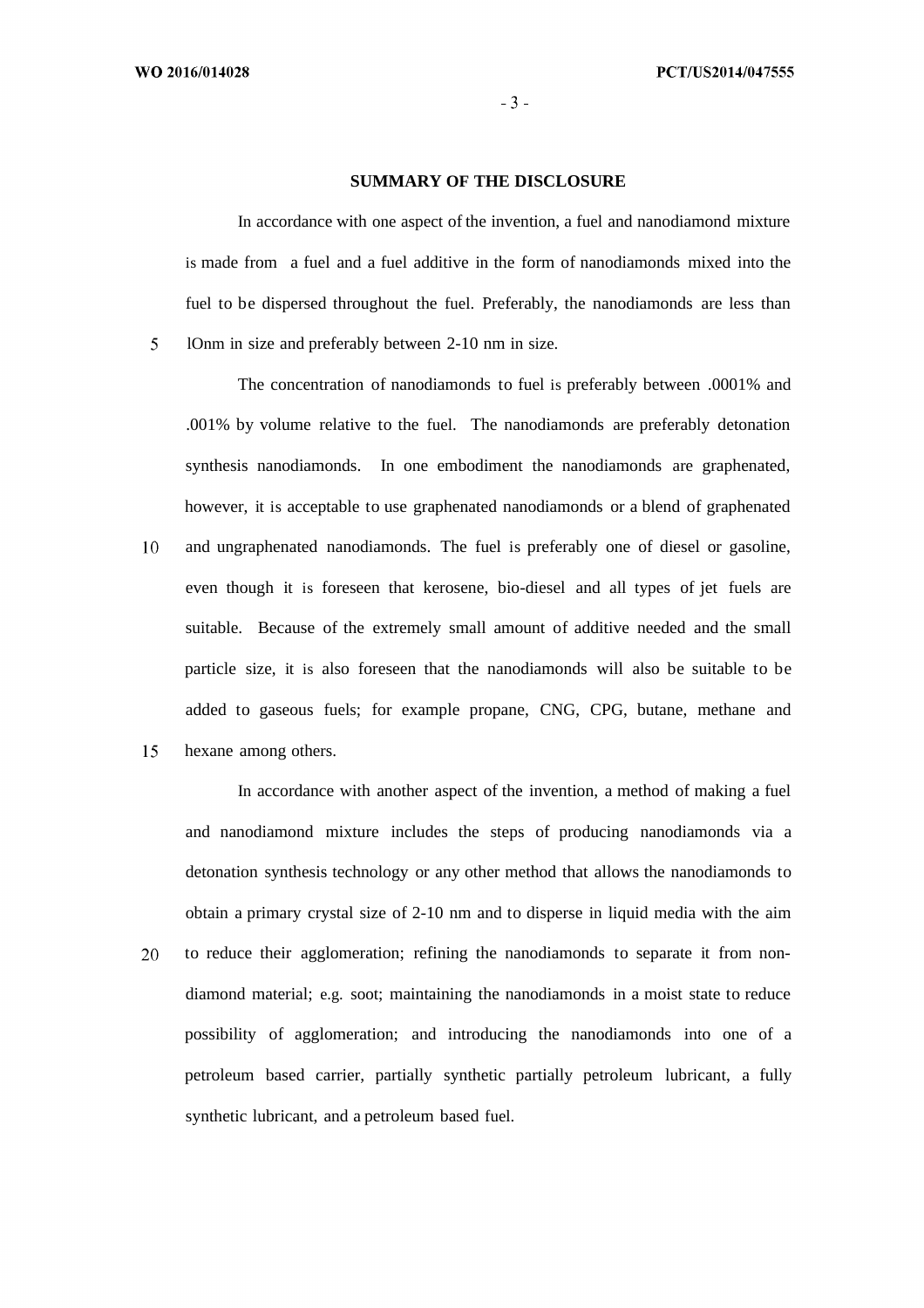In accordance with another aspect of the invention, a method of introducing nanodiamonds into an internal combustion engine along with fuel for the combustion cycle includes the steps of providing a moist nanodiamond mixed with a petroleum based carrier; injecting the carrier with the nanodiamond into a combustion chamber 5 of the engine from an origin on a combustion side of a piston along with fuel before ignition to provide a mixture of nanodiamonds and fuel in the combustion chamber; and igniting the fuel and nanodiamond mixture in the combustion chamber for a power stroke. Preferably, the carrier is the fuel and nanodiamonds are introduced into the combustion chamber with the fuel from a fuel injector system or carburetor.

 $10\,$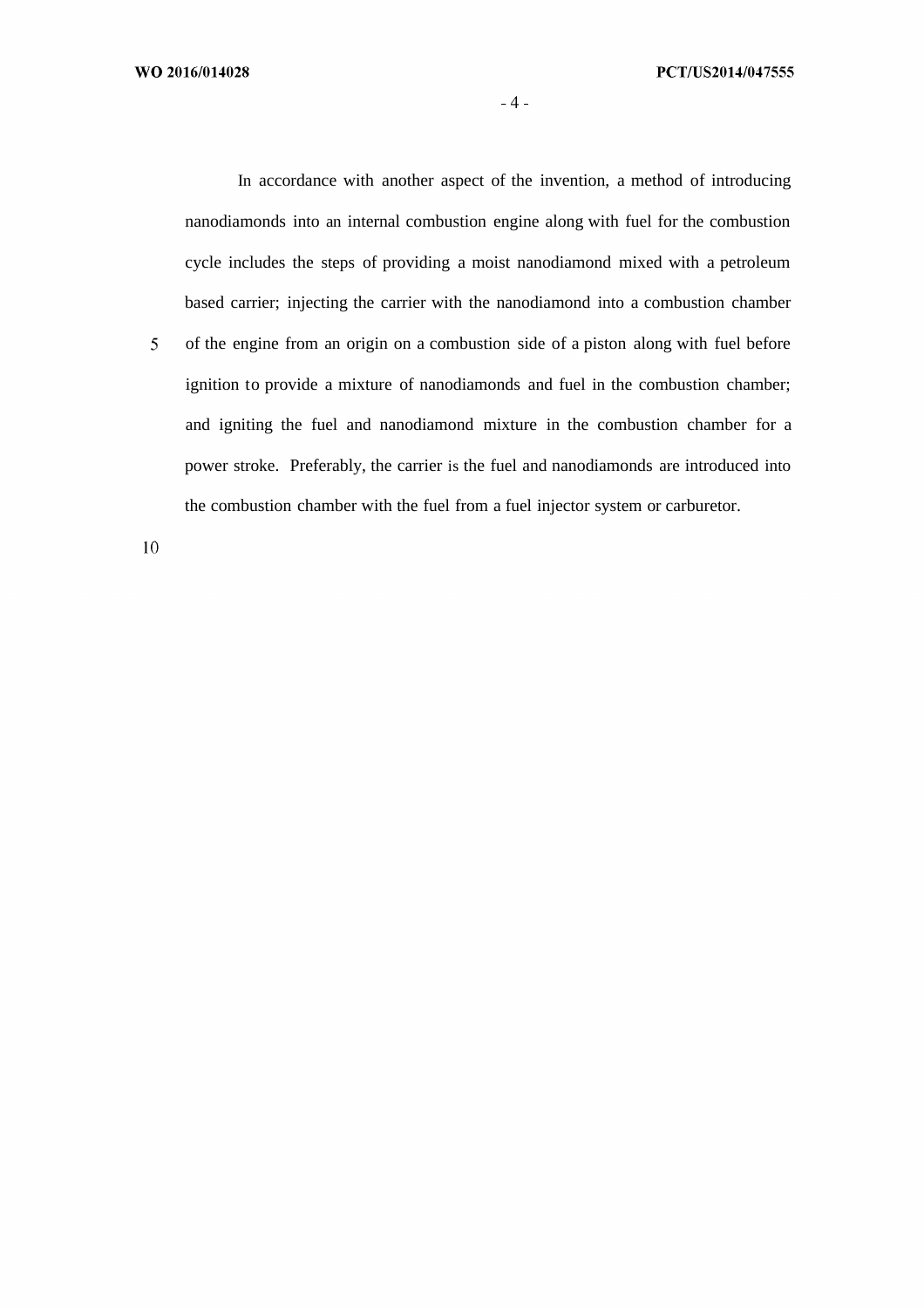WO 2016/014028

5

20

 $-5-$ 

#### **DETAILED DESCRIPTION OF THE PREFERRED EMBODIMENT**

Significant improvement in fuel economy and environmental performance of internal combustion engines have been achieved by introducing between .0001% and .001% by volume of nanodiamonds to fuel for example, gasoline, diesel, liquefied natural gas, propane, kerosene or any hydrocarbon based fuel system. The nanodiamonds have average sizes of 2-10 nm and more preferably 4-6 nm.

Detonation synthesis or any other method which allows the nanodiamonds to obtain a particle size of 2-10 nm to be dispersed in liquid media to reduce their agglomeration is used to manufacture nanodiamonds. Detonation synthesis technology 10 employs charges of explosive substances which are detonated in a high strength, hermetically sealed chamber. Diamond particles of nanometer size are formed from the free carbon of the molecules of the explosives. The initial detonation process creates a diamond blend that contains on average 40-50% diamonds which are then refined to a higher percentage. A refinement process may be used to extract both graphenated and

15 ungraphenated forms of these nanodiamonds from the non-diamond material, e.g. soot.

The nanodiamonds are maintained in the refinement output moist state, i.e., it contains some amount of liquid to reduce the possibility of agglomeration and produce a stable additive product with minimal nanodiamond settling in the finished product and resulting in extended shelf life. For example, the liquid may be water, acid or urea. Reduction of agglomeration is important to maintain the size under 10 nm and preferably 4-6 nm.

The nanodiamonds can be introduced into the fuel at the refinery or downstream thereof. When added directly to the fuel, the nanodiamond concentration is between .0001% and .001% by volume to the fuel. In one embodiment, the fuel is in the form of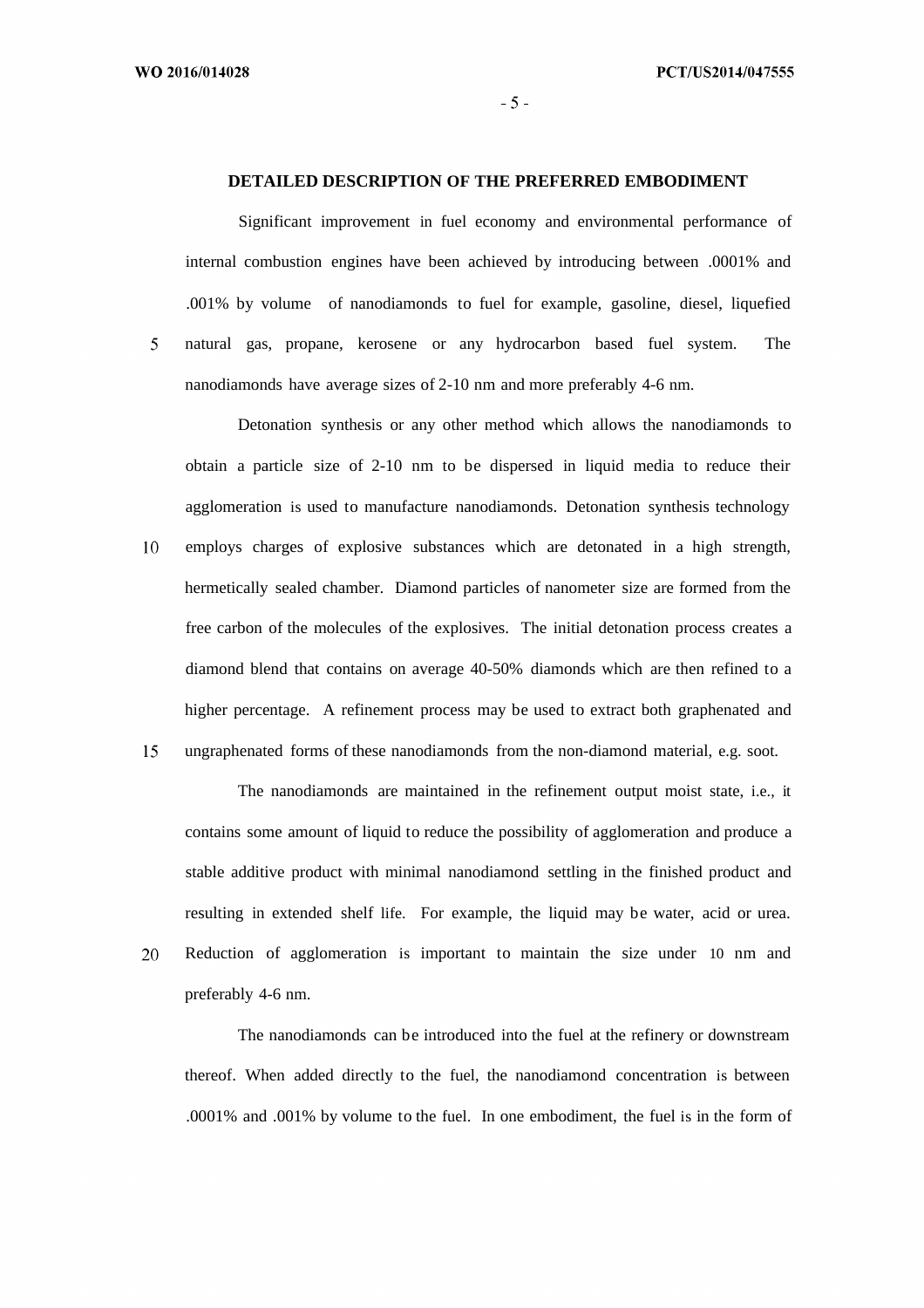$-6-$ 

diesel or gasoline suitable for internal combustion engines. The nanodiamonds can easily pass from a fuel tank to an engine and through fuel filters for automotive use because fuel filters are not designed to filter particles smaller than a few microns in size.

- When used as an aftermarket additive, the fuel additive can have the 5 nanodiamonds mixed into a carrier based on petroleum based lubricant, partially synthetic partially petroleum based lubricant or a fully synthetic lubricant. The preferred method of mixing the nanodiamond is by introducing the moist state nanodiamonds into the carrier using ultrasonic and mechanical mixing to reduce settling out of the nanodiamonds in the carrier. The nanodiamond mix in the carrier is preferably between
- 10 0.5% and 4% by weight. The optimal ratio of additive in the form of the carrier to the fuel is 10-30 ml of carrier per 50 liters of fuel. Other ranges outside of this are possible but with decreasing results. When the nanodiamonds are introduced as an aftermarket additive, it is preferred to add the additive first to the fuel tank and then add the gasoline, diesel or other fuel to the fuel tank to promote complete blending and suspension of the
- 15 nanodiamonds in the fuel.

The results of several tests showed an increase of up to 10% in fuel efficiency depending on engine load. Furthermore, reduction of both carbon monoxide and other hydrocarbons results were as follows:

### **TESTING Gasoline Engine with Catalytic Converter**

| Test 1         |                                       |                                               |                                |                                               |                                           |
|----------------|---------------------------------------|-----------------------------------------------|--------------------------------|-----------------------------------------------|-------------------------------------------|
| <b>Options</b> |                                       | At Idle                                       | <b>Revving</b>                 |                                               |                                           |
|                | N <sub>0</sub><br><b>Nanodiamonds</b> | With<br><b>Nanodiamond</b><br><b>Additive</b> | Without<br><b>Nanodiamonds</b> | With<br><b>Nanodiamond</b><br><b>Additive</b> | Improvement<br>With<br><b>Nanodiamond</b> |
|                |                                       |                                               |                                |                                               | s                                         |
| CO, %          | 0.12                                  | 0.08                                          | 0.3                            | 0.15                                          | 42.31%                                    |
| <b>HCppm</b>   | 167                                   | 129                                           | 42                             | 32                                            | 18%                                       |

20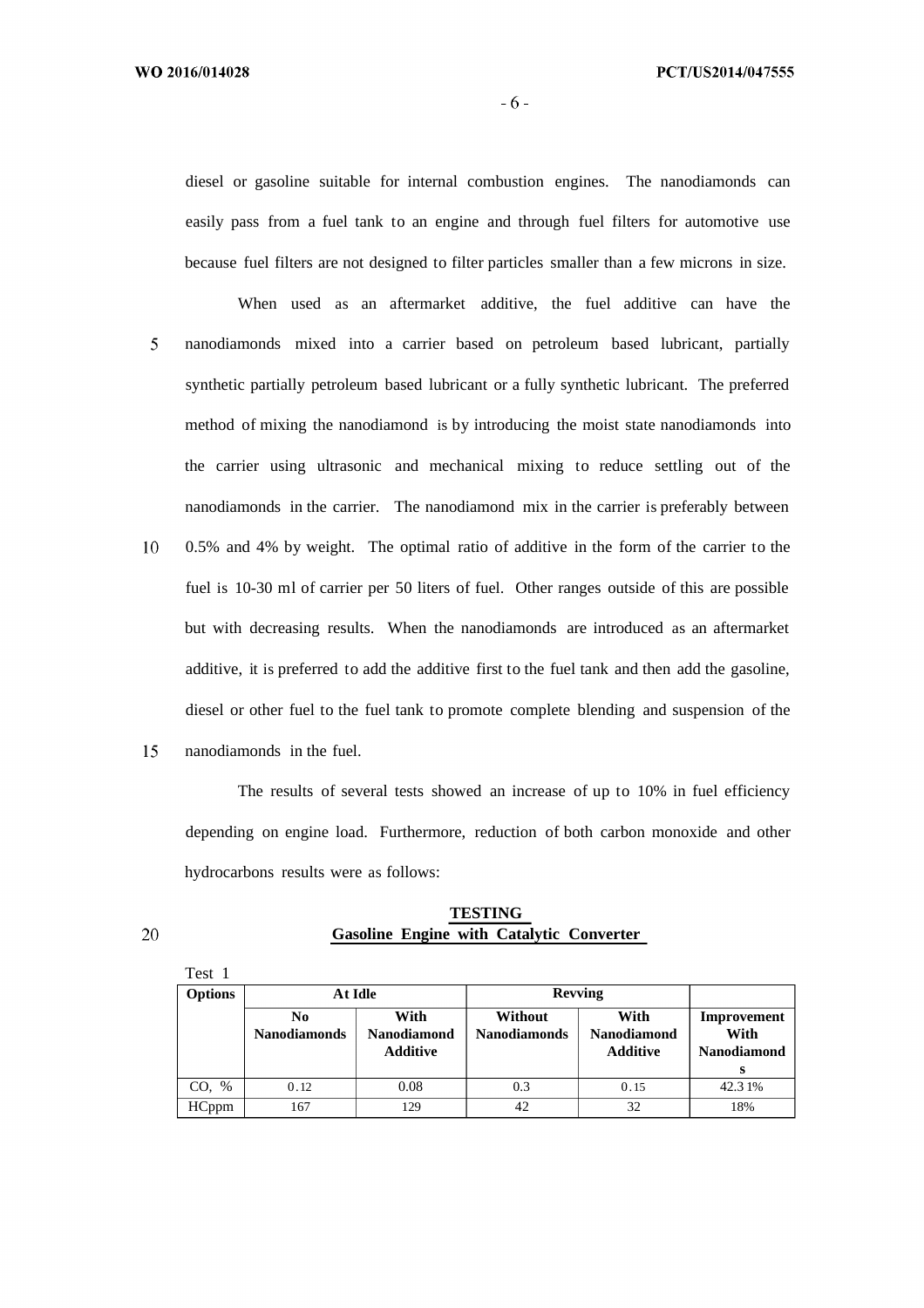| Test 2         |                           |     |                                        |                                |     |                                        |                                            |
|----------------|---------------------------|-----|----------------------------------------|--------------------------------|-----|----------------------------------------|--------------------------------------------|
| <b>Options</b> | At Idle                   |     | Revving                                |                                |     |                                        |                                            |
|                | No<br><b>Nanodiamonds</b> |     | With<br>Nanodiamond<br><b>Additive</b> | Without<br><b>Nanodiamonds</b> |     | With<br>Nanodiamond<br><b>Additive</b> | Improvement<br>With<br><b>Nanodiamonds</b> |
| CO, %          | 7.7                       | 8.4 | 7.82                                   | 1.2                            | 0.7 | 1.05                                   | 27.08%                                     |
| <b>HCppm</b>   | 396                       | 425 | 351                                    | 127                            | 95  | 111                                    | 18.9%                                      |

### **Diesel Engine Without Catalytic Converter**

5

10

It is believed that the nanodiamond blended additive to the fuel improves environment performance of engines due a more uniform and therefore complete combustion. There is a general reduction of Ox, soot, carbon monoxide and hydrocarbons. The nanodiamond additive cleans combustion chamber, and increases the efficiency and engine power. Duration is also improved by decreasing wear as shown in the test results below:

| PIN AND V TEST DATA SUMMARY AND COMPARISON |            |          |                                     |  |
|--------------------------------------------|------------|----------|-------------------------------------|--|
|                                            | <b>PSI</b> |          | Wear Scar   Coefficient of Friction |  |
|                                            | Load       |          |                                     |  |
| Oil Only, No Break-in                      | 81,605     | 0.225    | 0.116                               |  |
| Nanodiamond, 48-Hour Break-in              | 95,709     | 0.190    | 0.101                               |  |
| Improvement                                | $17.3\%$   | $15.6\%$ | $12.9\%$                            |  |

In general, an increase by approximately 1.5 points in octane is obtained by adding nanodiamonds to the fuel.

15

20

The additive further reduces the load on afterburning catalysts and diesel particulate filters. The elimination of metals as an additive reduces the content of harmful impurities including carcinogens in the exhaust gases. The additive apparently improves flammability of the fuel mixture and the combustion process at different loads of the engine. The nanodiamonds are believed to create more uniform points of ignition to slow the oxidation of the fuel during the compression stroke of the air-fuel mixture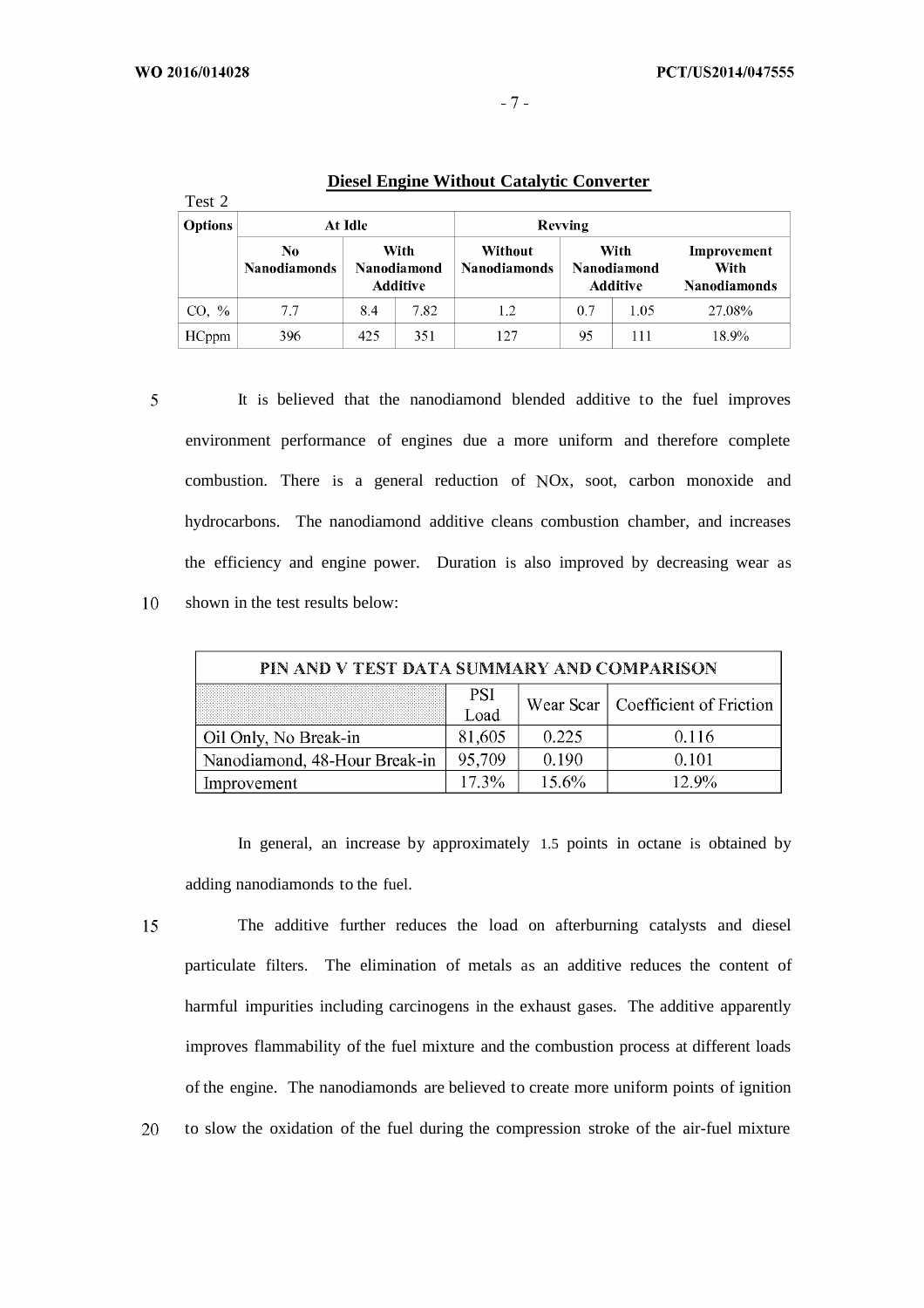WO 2016/014028

 $-8-$ 

and to intensify the combustion process after ignition of the fuel by its high thermal conductivity which creates a more uniform flame front during the detonation downstroke. As such, improved combustion efficiency increases the proportion of energy consumption going to perform useful work.

 $\overline{5}$ 

There is a noticeable reduction of spark plug fouling due to soot. There is improved lubrication of fuel injectors and valves, cleaner combustion chamber and restored mobility of the piston rings in the grooves of the piston during operation of an engine on the gasoline blended with the nanodiamonds. There is less soot deposited in the exhaust path which reduces the soot load on the catalysts and diesel particulate filters 10 thereby increasing these components useful life. The engine has reduced sensitivity to fuel quality because of the increase combustion efficiency. The improved engine

By adding the nanodiamond to the fuel, it is assured that a sufficient quantity is introduced into the combustion chamber from above the piston in more consistent quantities rather than via a lubricant from below the piston. The small percentage of 15 nanodiamonds to fuel provides for an economically viable additive.

combustion provides reduced engine vibration and engine noise.

It is foreseen to use the nanodiamonds in fuels for other purposes, i.e. alcohol, liquefied natural gas or propane based fuel as well as solid or gel based fuels for applications other than internal combustion engines.

20 Variations and modifications are possible without departing from the scope and spirit of the present invention as defined by the appended claims.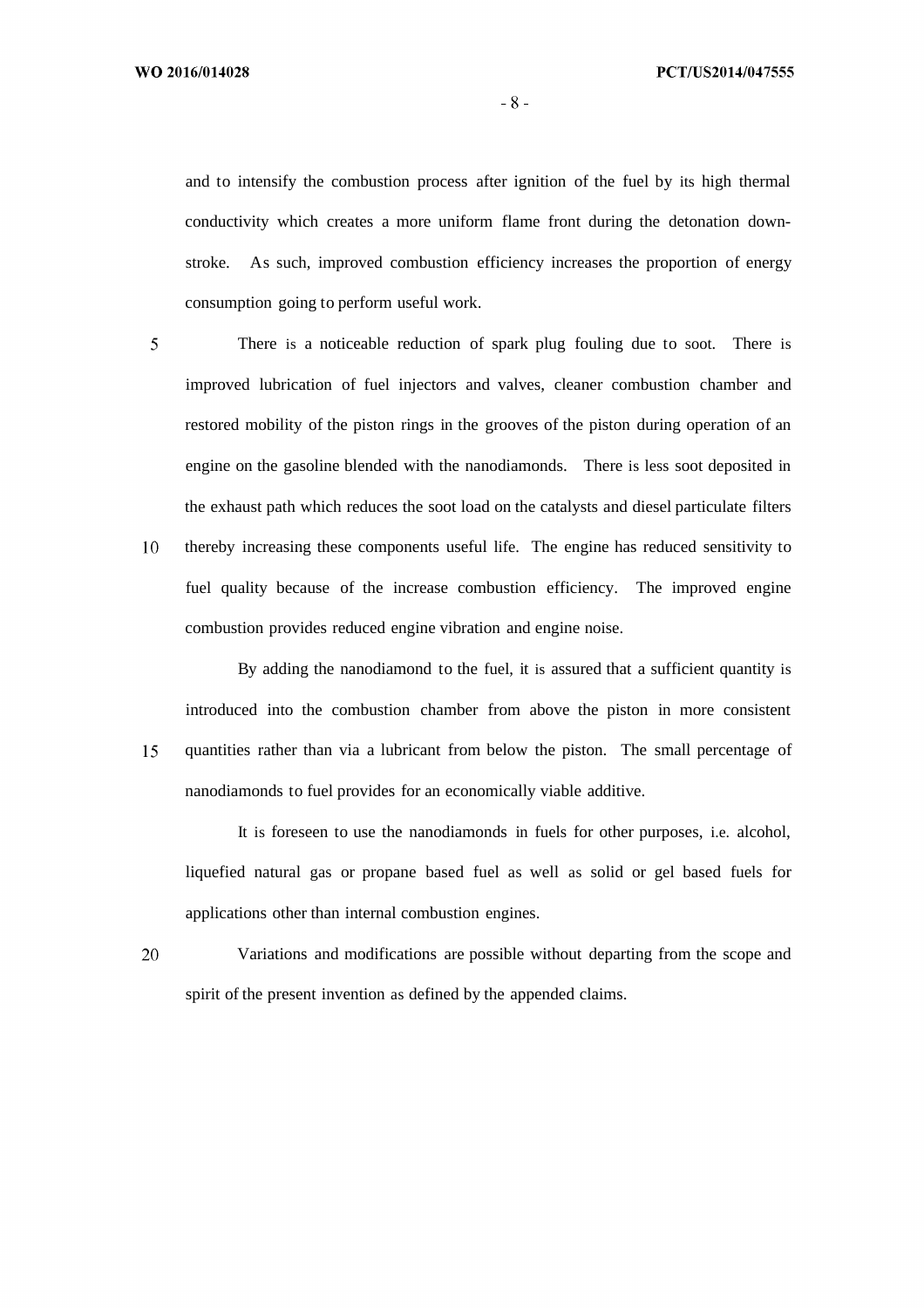## **CLAIMS**

The embodiments in which an exclusive property or privilege is claimed are defined as follows:

5 1. A fuel and nanodiamond mixture comprising:

a fuel for providing combustion; and

a fuel additive in the form of nanodiamonds mixed into the fuel to be dispersed throughout said fuel.

10 2. A fuel and nanodiamond mixture comprising: said nanodiamonds being less than 1Onm in size.

3. A fuel and nanodiamond mixture as defined in claim 2 further comprising:

15 said nanodiamonds being 2-10 nm in size.

4. A fuel and nanodiamond mixture as defined in claim 3 further comprising:

said nanodiamonds being between .0001% and .001% by volume relative to 20 the fuel.

5. A fuel and nanodiamond mixture as defined in claim 4 further comprising:

said nanodiamonds being formed by a method that allows the nanodiamonds 25 to obtain a primary crystal size of 2-10 nm and to be dispersed in liquid media to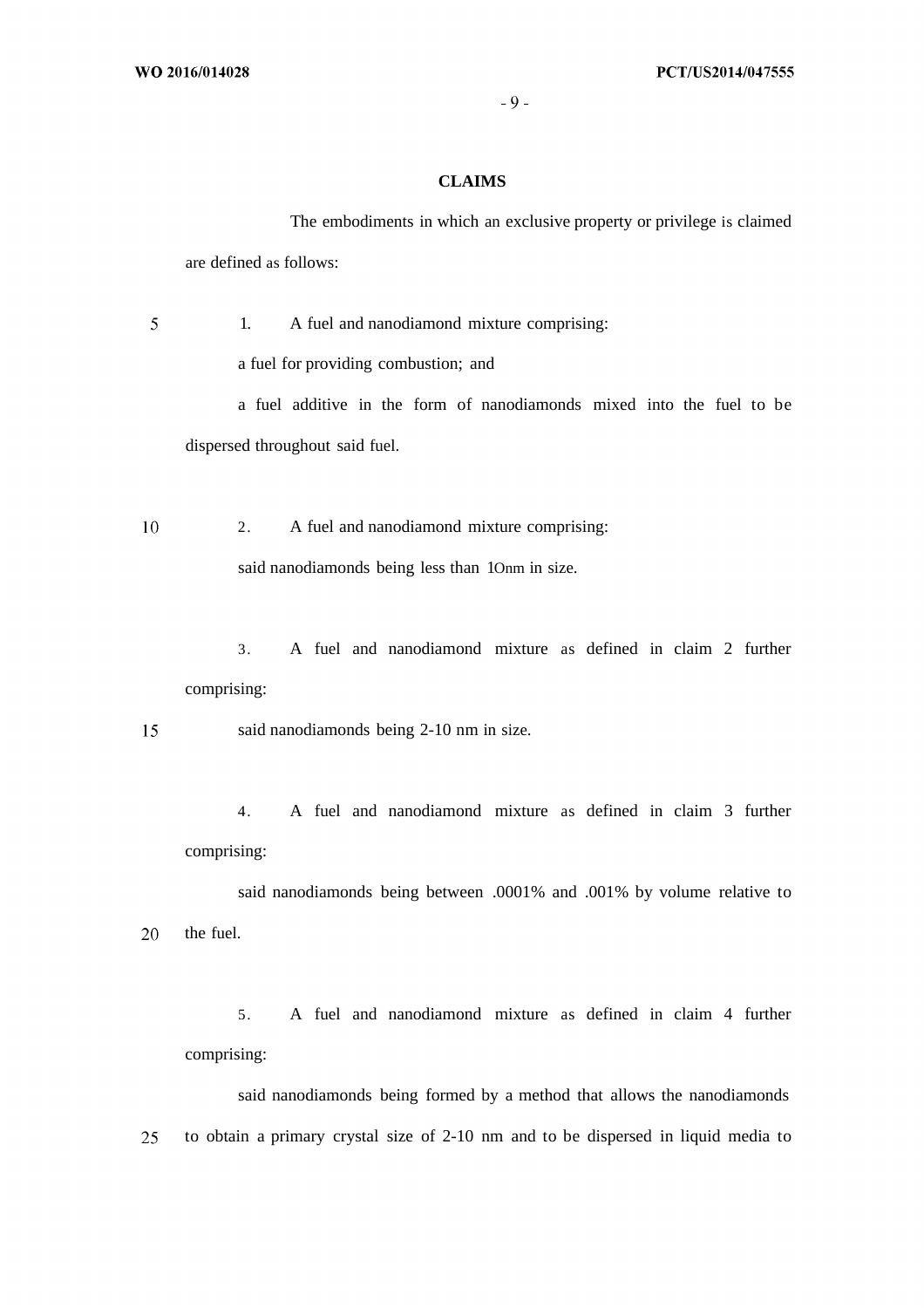$-10-$ 

reduce their agglomeration.

6. A fuel and nanodiamond mixture as defined in claim 5 further comprising:

5 said nanodiamonds being detonation synthesis nanodiamonds.

7. A fuel and nanodiamond mixture as defined in claim 5 further comprising:

said nanodiamonds being a blend of graphenated and ungraphenated nanodiamonds. 10

8. A fuel and nanodiamond mixture as defined in claim 7 further comprising:

said fuel being one of diesel fuel or gasoline.

15

9. A fuel and nanodiamond mixture as defined in claim 2 further comprising:

said nanodiamonds being between .0001% and .001% by volume relative to the fuel.

20

10. A fuel and nanodiamond mixture as defined in claim 8 further comprising:

said nanodiamonds being formed by a method that allows the nanodiamonds to obtain a primary crystal size of 2-10 nm and to be dispersed in liquid media to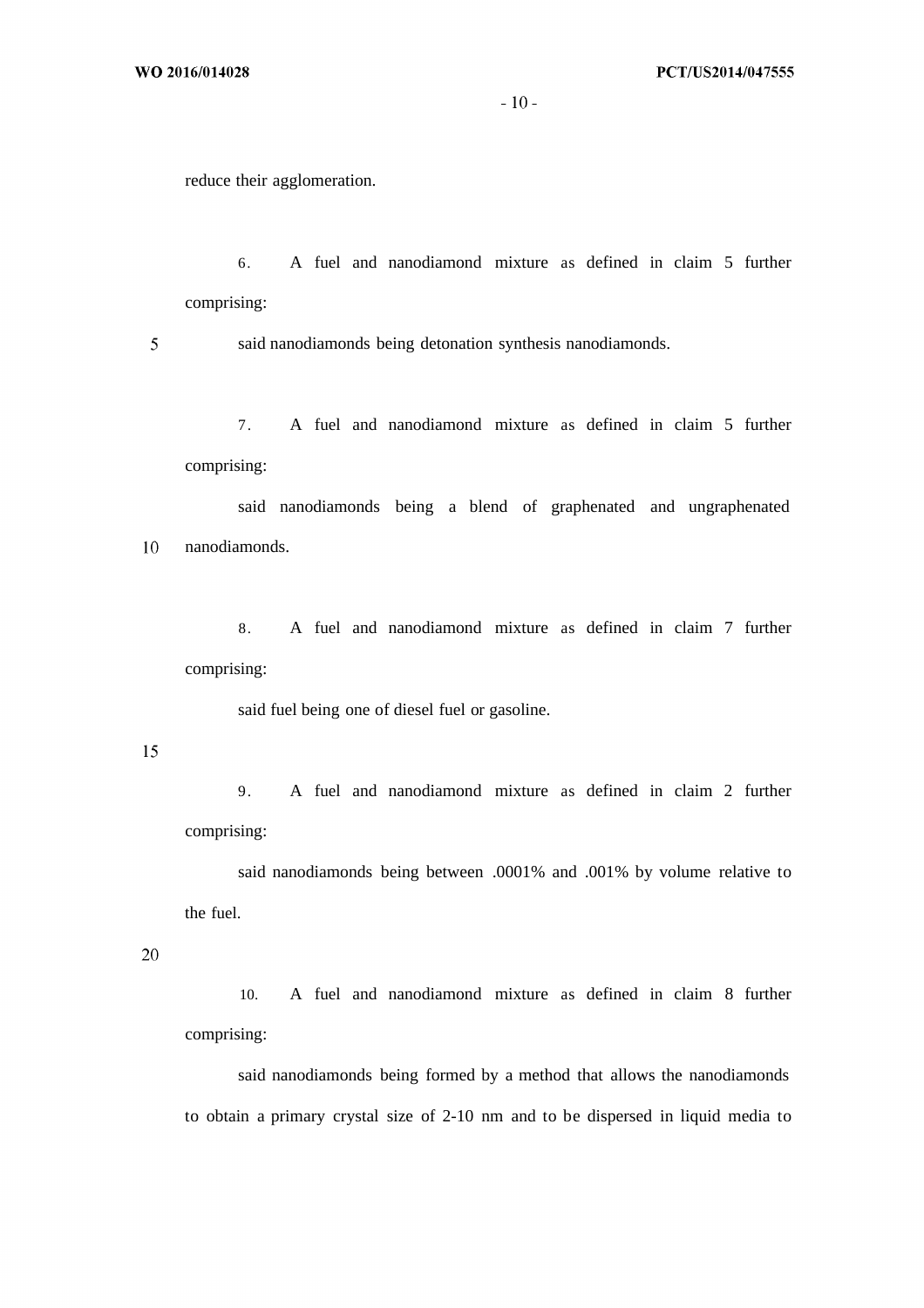$-11-$ 

reduce their agglomeration.

11. A fuel and nanodiamond mixture as defined in claim 9 further comprising:

5 said nanodiamonds being detonation synthesis nanodiamonds.

12. A fuel and nanodiamond mixture as defined in claim 10 further comprising:

said nanodiamonds being a blend of graphenated and ungrapehnated nanodiamonds. 10

13. A fuel and nanodiamond mixture as defined in claim 12 further comprising:

said fuel being one of diesel fuel or gasoline.

15

14. A fuel and nanodiamond mixture as defined in claim 1 further comprising:

said nanodiamonds being between .0001% and .001% by volume relative to the fuel.

20

15. A fuel and nanodiamond mixture as defined in claim 1 further comprising:

said fuel being one of diesel fuel or gasoline.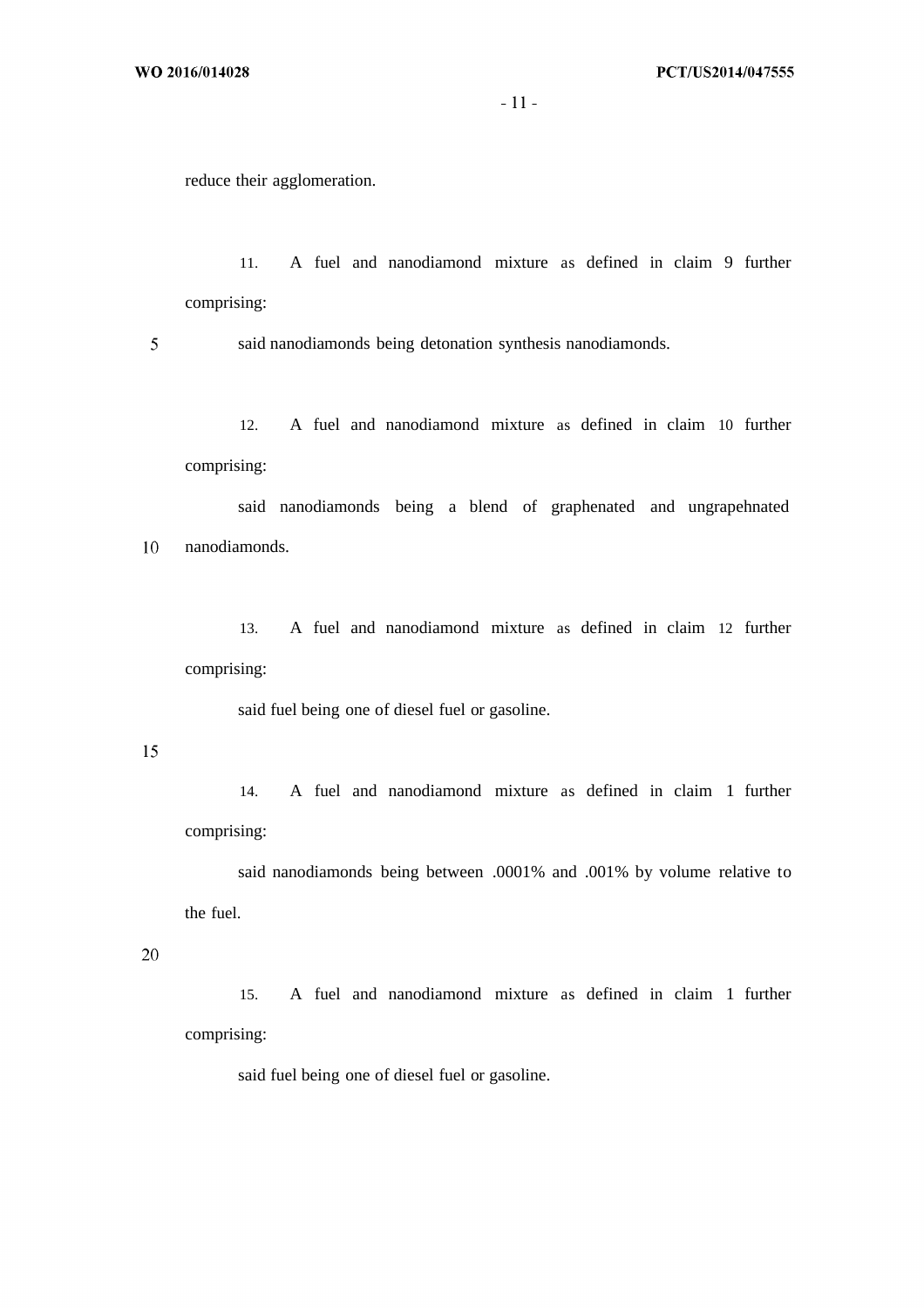20

16. A fuel and nanodiamond mixture as defined in claim 1 further comprising:

said fuel being a gaseous fuel.

5 17. A method of making a fuel and nanodiamond mixture comprising: producing nanodiamonds via a method that allows the nanodiamonds to obtain a primary crystal size of 2-10 nm to be dispersed in liquid media to of reduce their agglomeration;

refining said nanodiamonds from non-diamond material;

10 maintaining said nanodiamonds in a moist state to reduce agglomeration; and introducing said nanodiamonds into one of a petroleum based carrier; partially synthetic partially petroleum lubricant, a fully synthetic lubricant, and a petroleum based fuel.

18. A method as defined in claim 17 further comprising: 15 said nanodiamonds being produced by detonation synthesis technology.

19. A method of introducing nanodiamonds along with fuel for the combustion cycle into an internal combustion engine having a combustion chamber with a piston, said method comprising:

mixing moist nanodiamonds with a petroleum based carrier;

injecting said carrier with said nanodiamonds therein into said combustion chamber from an origin source on the combustion side of said piston along with fuel before ignition to provide a mixture of nanodiamonds and fuel; and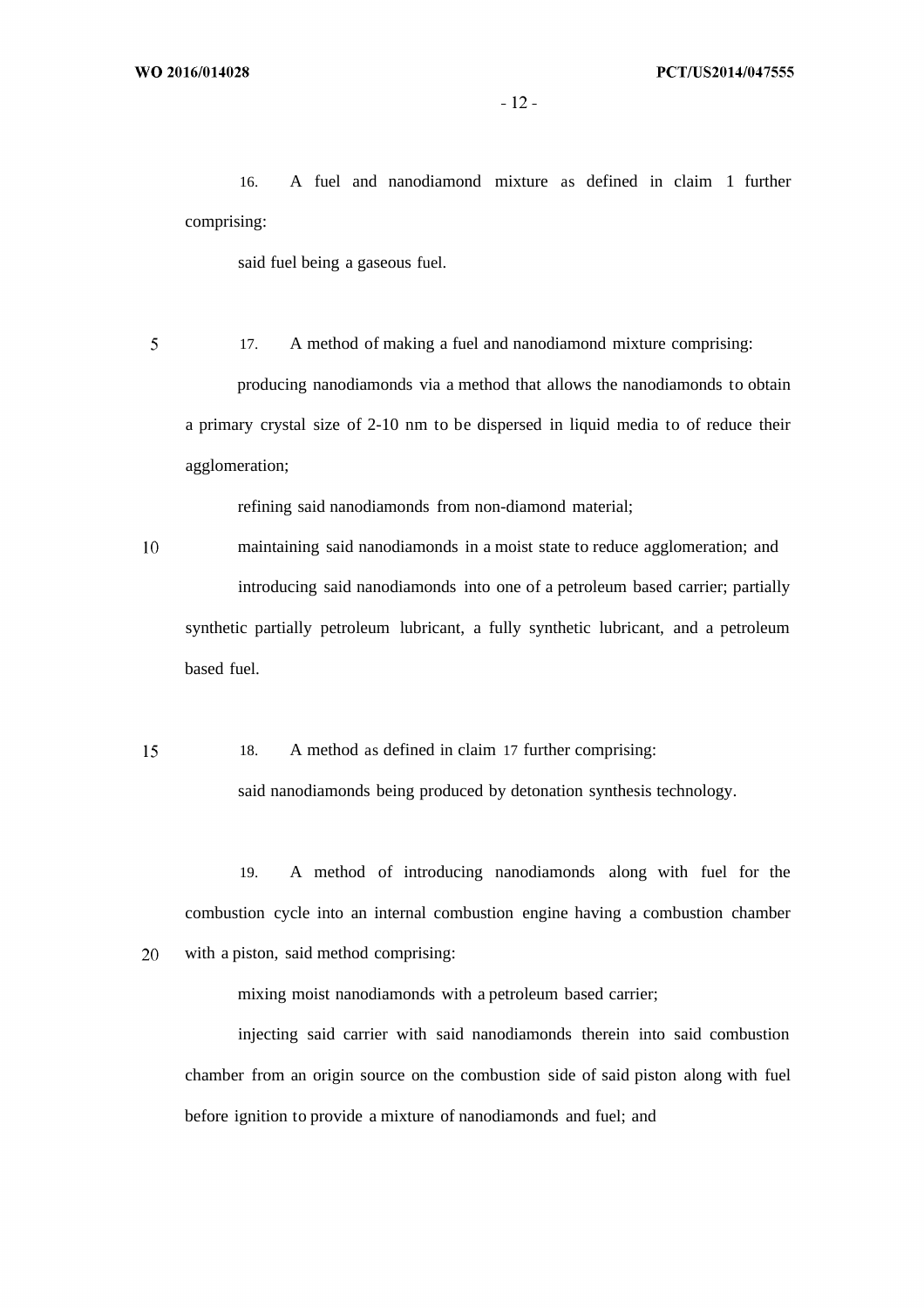igniting said mixture of nanodiamonds and fuel in said combustion chamber for producing a power stroke.

20. A method as defined in claim 19 further comprising:

said carrier being said fuel and nanodiamonds being introduced into said combustion chamber with said fuel from a fuel injector.

21. A method as defined in claim 20 further comprising:

said nanodiamonds being between .0001% and .001% by volume relative to

10 said fuel.

 $\overline{5}$ 

22. A method as defined in claim 2 1 further comprising:

said nanodiamonds being 2-10 nm in size.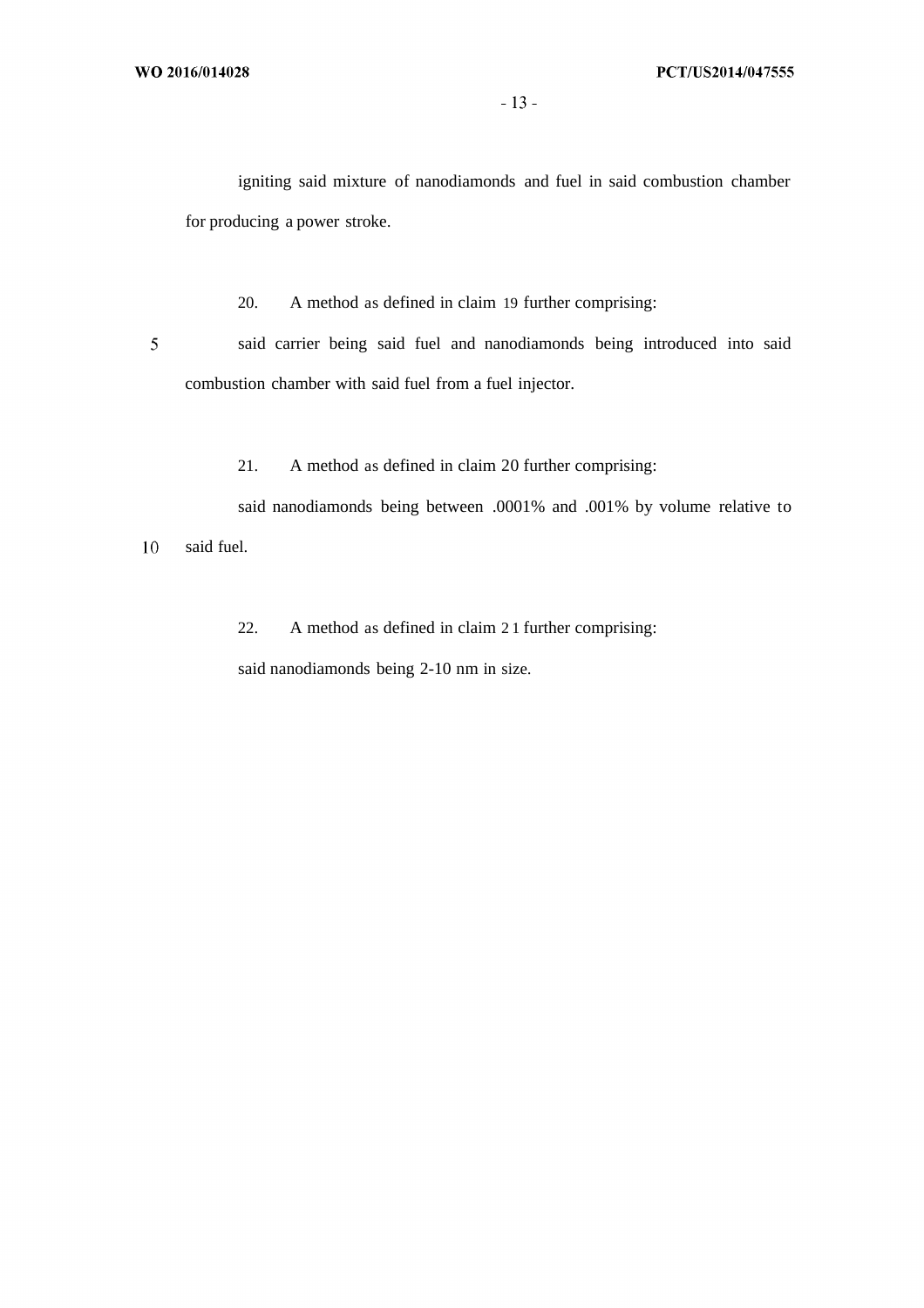# **INTERNATIONAL SEARCH REPORT International application <sup>N</sup> <sup>o</sup>**

| <b>CLASSIFICATION</b><br>А.<br>O F SUBJECT<br><b>M ATTER</b><br>IPC(8) - C10L 1/10 (2015.01)<br>CPC<br>- C10L 1/326; C10L 1/322; C10L 1/32                                                                                                                     |                                                                                                                                                                                                              |  |  |  |
|----------------------------------------------------------------------------------------------------------------------------------------------------------------------------------------------------------------------------------------------------------------|--------------------------------------------------------------------------------------------------------------------------------------------------------------------------------------------------------------|--|--|--|
| According to International Patent Classification (IPC) or to both national classification and IPC                                                                                                                                                              |                                                                                                                                                                                                              |  |  |  |
| в.<br><b>FIELDS SEARCHED</b>                                                                                                                                                                                                                                   |                                                                                                                                                                                                              |  |  |  |
| Minimum documentation searched (classification system followed by classification symbols)<br>IPC(8)- C10L 1/10 (2015.01)<br>CPC- C10L 1/326; C10L 1/322; C10L 1/32                                                                                             |                                                                                                                                                                                                              |  |  |  |
| Documentation searched other than minimum documentation to the extent that such documents are included in the fields searched<br><b>USPC: 44/280</b><br>Patents and NPL (classification, keyword; search terms below)                                          |                                                                                                                                                                                                              |  |  |  |
| Electronic data base consulted during the international search (name of data base and, where practicable, search terms used)<br>Databases: Google Scholar, Google Patent, PatBase<br>Search terms used: nanodiamond, fuel, diesel, gasoline, blend, suspension |                                                                                                                                                                                                              |  |  |  |
| <b>C. DOCUMENTS</b><br><b>CONSIDERED</b><br><b>TO BE RELEVANT</b>                                                                                                                                                                                              |                                                                                                                                                                                                              |  |  |  |
| Citation of document, with indication, where appropriate, of the relevant passages<br>Category*                                                                                                                                                                | Relevant to claim No.                                                                                                                                                                                        |  |  |  |
| x<br>WO 201 1/011714 A1 (Ivanov et al.) 27 January 201 1 (27.01.201 <sup>1</sup> ) para [0015]-[0016], [0019],<br>[0063], [01 12], [0127M0128].                                                                                                                | $1 - 16$                                                                                                                                                                                                     |  |  |  |
| Y<br>US 2010/0028675 A1 (Gogotsi et al.) 04 February 2010 (04.02.2010) para [0013], [0030],                                                                                                                                                                    | $1 - 16$                                                                                                                                                                                                     |  |  |  |
| Y<br>US 2012/0304545 A1 (Park et al.) 06 December 2012 (06.12.2012) para [0010]-[0029],                                                                                                                                                                        | $1 - 16$                                                                                                                                                                                                     |  |  |  |
|                                                                                                                                                                                                                                                                |                                                                                                                                                                                                              |  |  |  |
|                                                                                                                                                                                                                                                                |                                                                                                                                                                                                              |  |  |  |
|                                                                                                                                                                                                                                                                |                                                                                                                                                                                                              |  |  |  |
|                                                                                                                                                                                                                                                                |                                                                                                                                                                                                              |  |  |  |
|                                                                                                                                                                                                                                                                |                                                                                                                                                                                                              |  |  |  |
|                                                                                                                                                                                                                                                                |                                                                                                                                                                                                              |  |  |  |
|                                                                                                                                                                                                                                                                |                                                                                                                                                                                                              |  |  |  |
|                                                                                                                                                                                                                                                                |                                                                                                                                                                                                              |  |  |  |
|                                                                                                                                                                                                                                                                |                                                                                                                                                                                                              |  |  |  |
|                                                                                                                                                                                                                                                                |                                                                                                                                                                                                              |  |  |  |
|                                                                                                                                                                                                                                                                |                                                                                                                                                                                                              |  |  |  |
| Further documents are listed in the continuation of Box C.                                                                                                                                                                                                     |                                                                                                                                                                                                              |  |  |  |
| ۰<br>Special categories of cited documents:                                                                                                                                                                                                                    | <u> 'T'</u><br>later document published after the international filing date or priority                                                                                                                      |  |  |  |
| "д"<br>date and not in conflict with the application but cited to understand<br>document defining the general state of the art which is not considered<br>the principle or theory underlying the invention<br>to be of particular relevance                    |                                                                                                                                                                                                              |  |  |  |
| "Е"<br>earlier application or patent but published on or after the international<br>filing date<br>"∟"<br>document which may throw doubts on priority claim(s) or which is                                                                                     | "Х"<br>document of particular relevance; the claimed invention cannot be<br>considered novel or cannot be considered to involve an inventive<br>step when the document is taken alone                        |  |  |  |
| cited to establish the publication date of another citation or other<br>special reason (as specified)<br>"ס"<br>document referring to an oral disclosure, use, exhibition or other                                                                             | "Y"<br>document of particular relevance; the claimed invention cannot be<br>considered to involve an inventive step when the document is<br>combined with one or more other such documents, such combination |  |  |  |
| means<br>"Р"<br>document published prior to the international filing date but later than<br>the priority date claimed                                                                                                                                          | being obvious to a person skilled in the art<br>"&"<br>document member of the same patent family                                                                                                             |  |  |  |
| Date of the actual completion of the international search                                                                                                                                                                                                      | Date of mailing of the international search report                                                                                                                                                           |  |  |  |
| 15 April 2015 (15.04.2015)                                                                                                                                                                                                                                     | 4 MAY 2015                                                                                                                                                                                                   |  |  |  |
| Name and mailing address of the ISA/US                                                                                                                                                                                                                         | Authorized officer:                                                                                                                                                                                          |  |  |  |
| Mail Stop PCT, Attn: ISA/US, Commissioner for Patents<br>P.O. Box 1450, Alexandria, Virginia 22313-1450                                                                                                                                                        | Lee W. Young                                                                                                                                                                                                 |  |  |  |
| Facsimile No.<br>571-273-8300                                                                                                                                                                                                                                  | PCT Helpdesk: 571-272-4300<br>PCT OSP: 571-272-7774                                                                                                                                                          |  |  |  |

**Form PCT/ISA/210 (second sheet) (January 201 5)**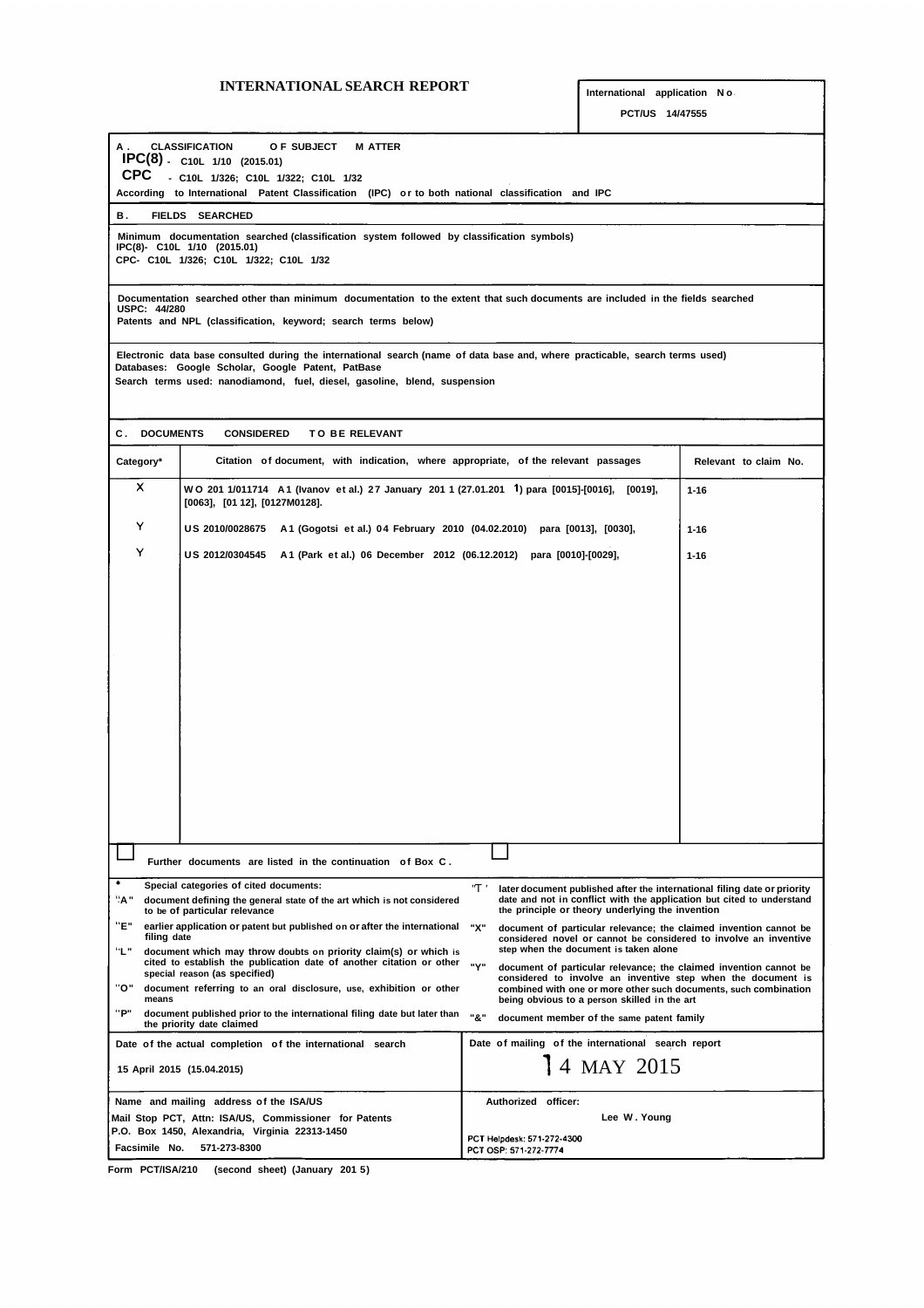# **INTERNATIONAL SEARCH REPORT** International application No.

| Box No. II<br>Observations where certain claims were found unsearchable (Continuation of item 2 of first sheet)                                                                                                                                                                                                                                                                                                                                                                                                         |
|-------------------------------------------------------------------------------------------------------------------------------------------------------------------------------------------------------------------------------------------------------------------------------------------------------------------------------------------------------------------------------------------------------------------------------------------------------------------------------------------------------------------------|
|                                                                                                                                                                                                                                                                                                                                                                                                                                                                                                                         |
| This international search report has not been established in respect of certain claims under Article $17(2)(a)$ for the following reasons:                                                                                                                                                                                                                                                                                                                                                                              |
| 1.<br>Claims Nos.:<br>because they relate to subject matter not required to be searched by this Authority, namely:                                                                                                                                                                                                                                                                                                                                                                                                      |
| $\overline{2}$ .<br>Claims Nos.:<br>because they relate to parts of the international application that do not comply with the prescribed requirements to such an<br>extent that no meaningful international search can be carried out, specifically:                                                                                                                                                                                                                                                                    |
| 3.<br>Claims Nos.:<br>because they are dependent claims and are not drafted in accordance with the second and third sentences of Rule 6.4(a).                                                                                                                                                                                                                                                                                                                                                                           |
| Box No. Ill<br>Observations where unity of invention is lacking (Continuation of item 3 of first sheet)                                                                                                                                                                                                                                                                                                                                                                                                                 |
| This International Searching Authority found multiple inventions in this international application, as follows: $-$ please see supplemental box $-$                                                                                                                                                                                                                                                                                                                                                                     |
| As all required additional search fees were timely paid by the applicant, this international search report covers all searchable<br>claims.<br>2<br>As all searchable claims could be searched without effort justifying additional fees, this Authority did not invite payment of<br>additional fees.<br>3.<br>As only some of the required additional search fees were timely paid by the applicant, this international search report covers<br>ordy those claims for which fees were paid, specifically claims Nos.: |
| No required additional search fees were timely paid by the applicant. Consequently, this international search report is<br>restricted to the invention first mentioned in the claims; it is covered by claims Nos.:<br>1-16                                                                                                                                                                                                                                                                                             |
| <b>Remark on Protest</b><br>The additional search fees were accompanied by the applicant's protest and, where applicable, the<br>payment of a protest fee.<br>The additional search fees were accompanied by the applicant's protest but the applicable protest<br>fee was not paid within the time limit specified in the invitation.<br>No protest accompanied the payment of additional search fees.                                                                                                                 |

Form PCT/ISA/210 (continuation of first sheet (2)) (January 201 5)